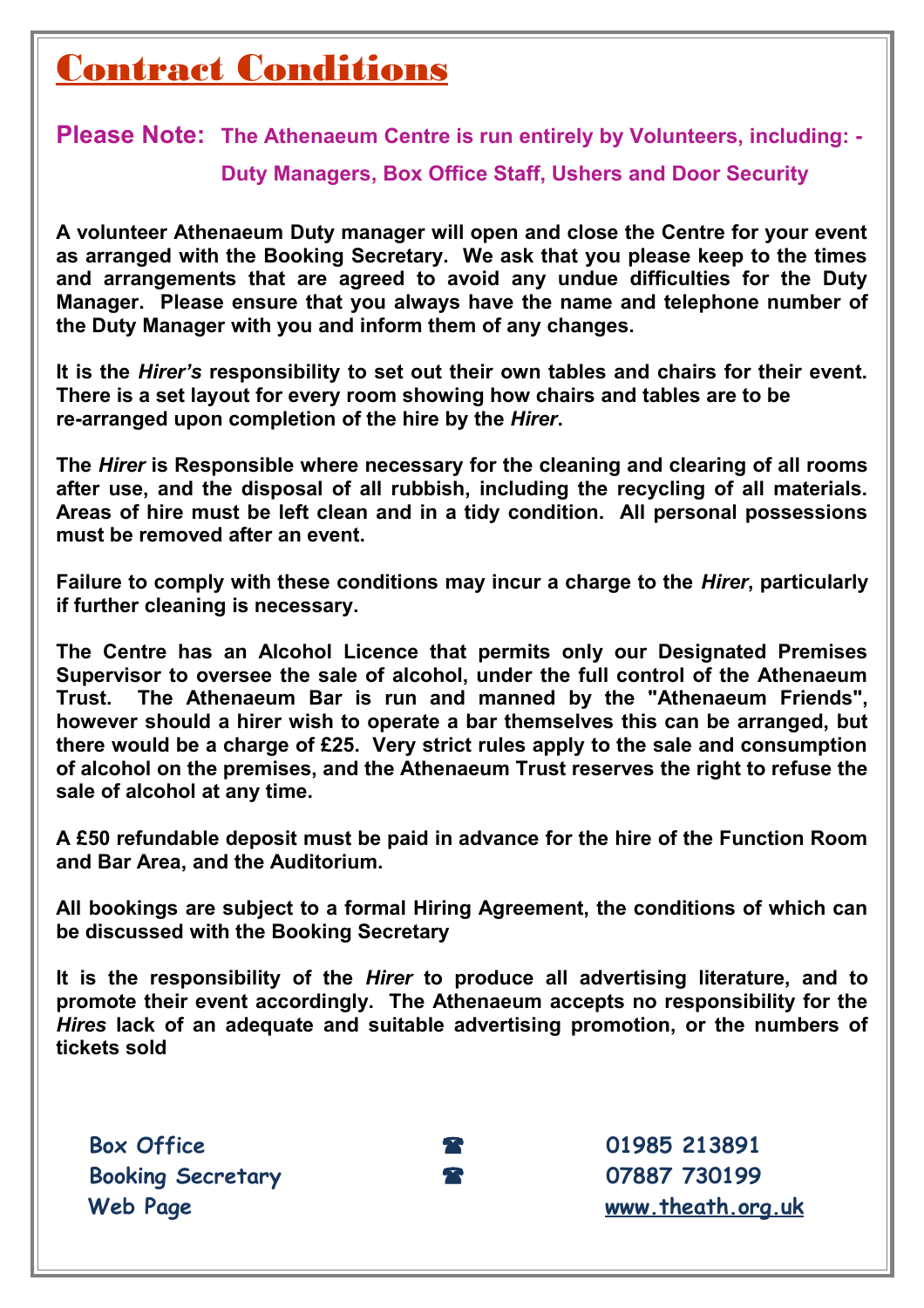

**Charity Number 1086353**

# **SCHEDULE OF HIRING CHARGES**

#### **Valid from 1st September 2022**



**THE ATHENAEUM CENTRE 18 - 20 HIGH STREET WARMINSTER, WILTSHIRE, BA12 9AE**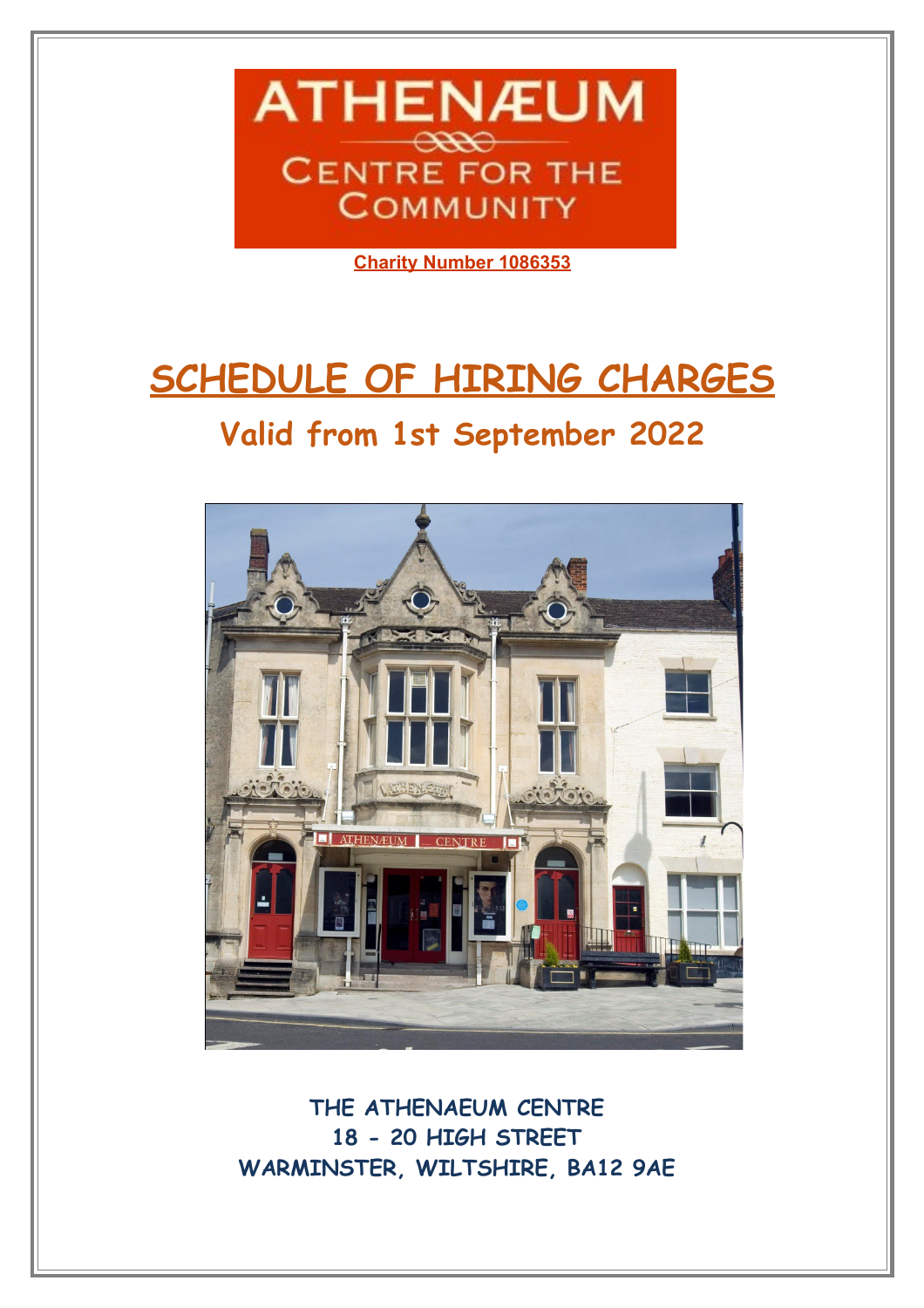#### Theatre Hiring Charges for Shows

**The Theatre hiring charges are based upon the individual performance needs, irrespective of day or time, and will include: -**

- **The Auditorium, The Stage and Dressing Rooms**
- **The Gallery Room**
- **The Foyer**
- **First Floor Function Room and Bar Area**
- **Other Rooms by Arrangement**

**The basic charge for each performance is £3.00 per seat sold, with a minimum charge of £200 and a maximum charge of £500.00. In addition, there is an Athenaeum Building Restoration Levy of £1.00 per seat sold.**

**Additional facility charges by arrangement with the Booking Secretary: -** 

- **Use of Theatre Sound and Lighting Facilities are charged at £35.00 for each and every performance**
- **Prior Setting-up to your own requirements by our Sound and Lighting Technicians, plus support for rehearsals and stage set-up, together with the performance are charged at £10.00 per hour per technician**
- **Use of Grand Piano £50 (tuning if required £35 extra).**
- **Hire of Keyboard £10, Electric Piano £20**
- **Rehearsals £40 per 4 hour session. All times must be agreed in advance**
- **Radio microphones, speciality lighting, star cloth, special effects machinery, external hire of special equipment, and Film Projection are all available upon request**

**Your full show details should be discussed with the Booking Secretary, together with a clear indication of the required opening and closing times for performances and rehearsals, and any other special requirements, including setting-up, departures and interval times.** 

**You will be required to complete a basic risk assessment for any stage performances before the show is allowed to proceed.**

**All of our event tickets can be bought on-line or at the Athenaeum Box Office, and are all sold through TicketSource. Our Box Office tickets are digitally printed and will be checked at the entrance to the Auditorium, along with proof of purchase from guests who have bought on-line.**

**The Box Office, Front of House and Auditorium will be staffed by our Athenaeum Volunteers. All show events are managed by an appointment Athenaeum Duty Manager**.